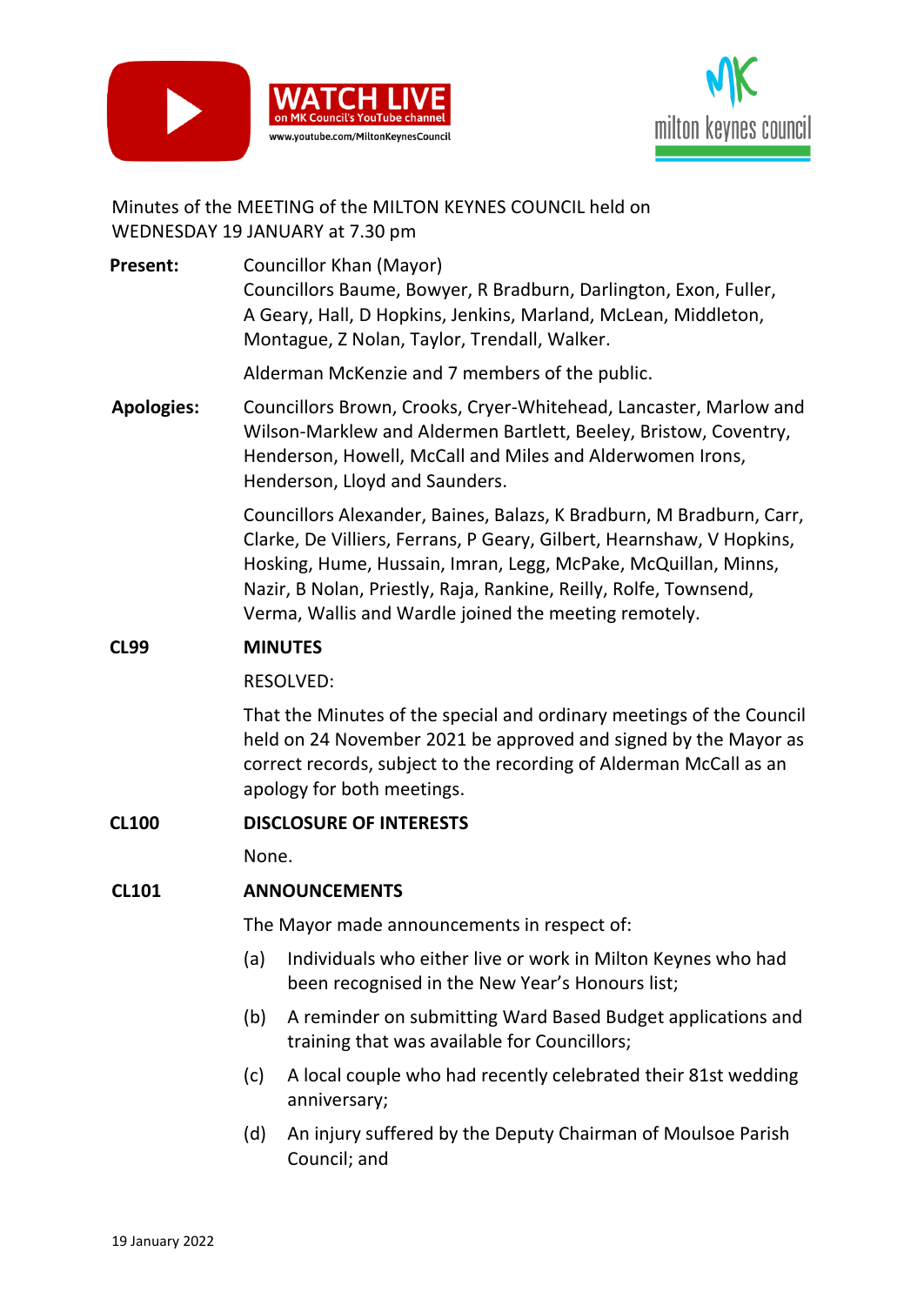(e) The recent deaths of Councillor Bowyers' father, Councillor Crooks' mother, Andy Squires and Nicole Jones

#### **CL102 PETITIONS**

None

#### **CL103 QUESTIONS FROM MEMBERS OF THE PUBLIC**

(a) Question from Rebecca Cave to Councillor Walker (Leader of the Conservative Group)

Due to a technical difficulty Rebecca Cave was not online at the start of public questions and her question was read out by the Head of Democratic Services.

"Will the leader of the Conservative group join us in condemning the Prime Minister for his decision to attend a bring your own bottle party at Number 10 Downing Street, when residents in Milton Keynes were unable even to visit their dying relatives."

Councillor Walker indicated that he thought the Prime Minister was wrong to do so and while his apology was welcome the Prime Minister and those working in Number 10 had fallen short of what the public expected from those working in the highest office. The lack of humility shown had also been disappointing and upsetting. Ultimately the running of Number 10 was the responsibility of the Prime Minister and he had acknowledged that he and his team had lost the public trust. Many sacrifices had been made and the anger at these parties was real. The Prime Minister must fully explain himself once the report had been published and then would need to rebuild the trust which had been lost by delivering on the manifesto promises the government were elected on in 2019.

Rebecca Cava joined the meeting at this point and as a supplementary question, asked Councillor Walker, will the leader of the Conservative group agree that now, the only reason why anyone would follow the Prime Minister's leadership would be out of sheer curiosity?

Councillor Walker indicated that as Leader of the Conservative Group in Milton Keynes he was focused on local issues and doing his job of holding this Council to account and he would very much be focusing on bins and not Boris.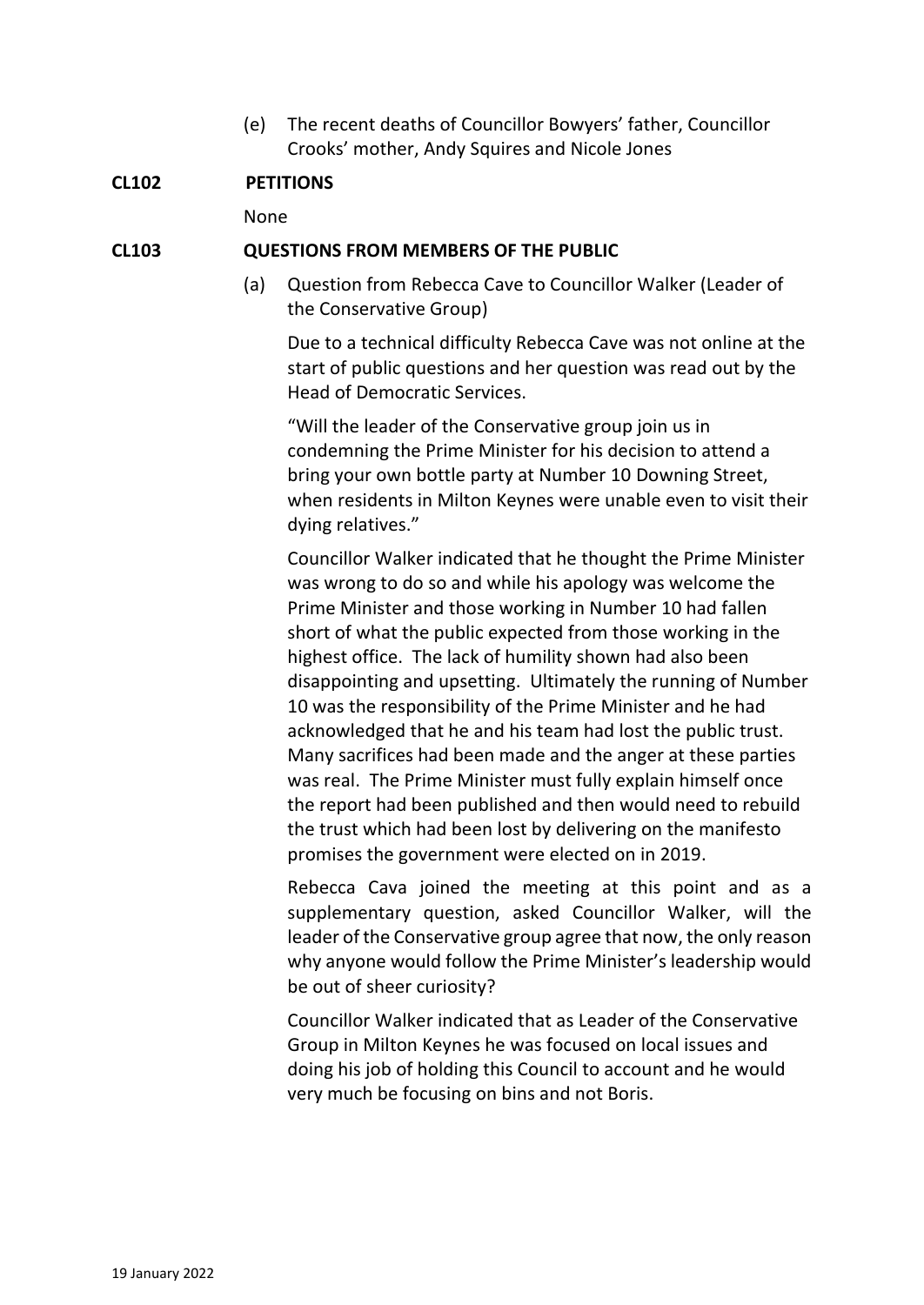(b) Question from Nana Oguntola to Councillor Townsend (Cabinet member for Public Realm)

The question was withdrawn.

# **CL104 BUSINESS REMAINING FROM THE LAST MEETING**

None.

# **CL105 MAKING OF THE ASTWOOD AND HARDMEAD NEIGHBOURHOOD PLAN**

Councillor Marland (Cabinet member responsible for planning) moved the following recommendation from the meeting of the Cabinet held on 14 December 2021, which was seconded by Councillor McLean.

"Making of the Astwood and Hardmead Neighbourhood Plan

That Council be recommended to make the Astwood and Hardmead Neighbourhood Plan pursuant to the provisions of Section 38(A)(4) of the Planning and Compulsory Purchase Act 2004."

On being put to the vote the recommendation was declared carried by acclamation.

#### RESOLVED:

That the Council makes the Astwood and Hardmead Neighbourhood Plan pursuant to the provisions of Section 38A(4) of the Planning and Compulsory Purchase Act 2004.

#### **CL106 AUDITOR APPOINTMENTS 2023**

Councillor Middleton (Cabinet member for Resources) moved the following recommendation from the meeting of the Cabinet held on 14 December 2021, which was seconded by Councillor Marland.

"Auditor Appointments 2023

That the Council be recommended to accept the Public Sector Audit Appointments' invitation to opt into the sector-led option for the appointment of external auditors to principal local government and police bodies for five financial years from 1 April 2023."

On being put to the vote the recommendation was declared carried by acclamation.

#### RESOLVED:

That the Council accept the Public Sector Audit Appointments' invitation to opt into the sector-led option for the appointment of external auditors to principal local government and police bodies for five financial years from 1 April 2023.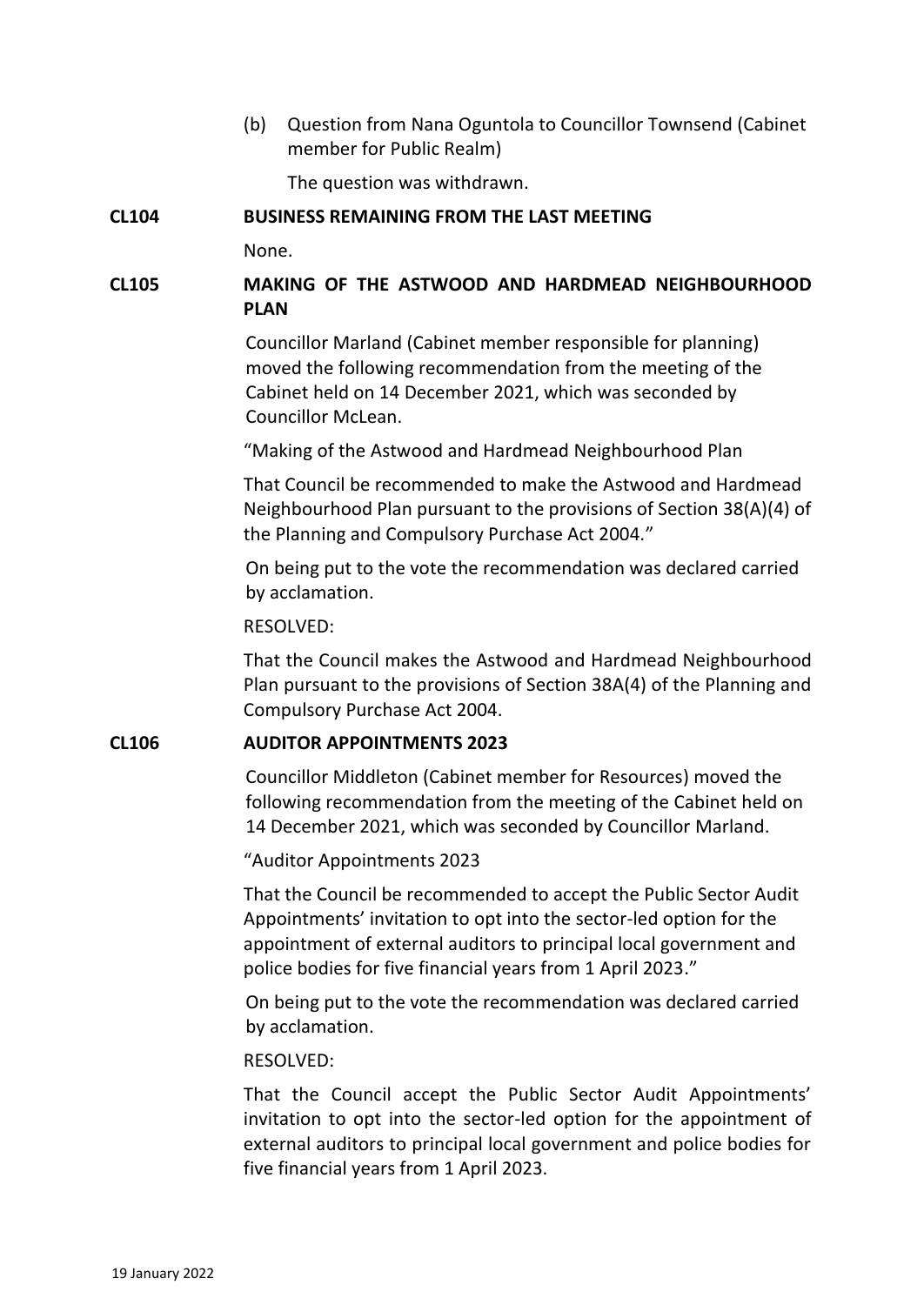# **CL107 COUNCILLORS' QUESTIONS**

(a) Question from Councillor Baines to Councillor Marland (Leader of the Council)

Councillor Baines, referring to overnight parking by trucks and the litter and waste left behind by drivers, asked Councillor Marland, when would this Council provide a secure truck park and enforce the illegal parking.

Councillor Marland indicated that the Council would look at how it could ease these issues through the Economic Strategy and making sure the right provision was in place through future planning policy.

As a supplementary question, Councillor Baines asked Councillor Marland could the Community Infrastructure Levy be utilised for this work?

Councillor Marland indicated that the facility would need to be part of an adopted policy of the Council to be able to use the Community Infrastructure Levy and that he would undertake to include this on the agenda for a future meeting of the Planning Cabinet Advisory Group at the appropriate time.

(b) Question from Councillor K Bradburn to Councillor Townsend (Cabinet member for Public Realm)

Councillor K Bradburn, referring to the 140 tonnes of litter dropped every year in Milton Keynes, asked Councillor Townsend, what was the Council doing to stop littering?

Councillor Townsend indicated that the Council spends £3.5 million a year on collecting litter and street cleansing. At the beginning of January a team of enforcement officers were introduced which so far had issued 400 fixed penalty notices for littering and dog fouling. Enforcement would be combined with education such as working with secondary schools and promoting pocket ashtrays.

(c) Question from Councillor Rankine to Councillor Townsend (Cabinet member for Public Realm)

Councillor Rankine. referring to the longstanding issue of pavement parking in Queensway, asked Councillor Townsend, would the Council commit to fixing this problem with some urgency?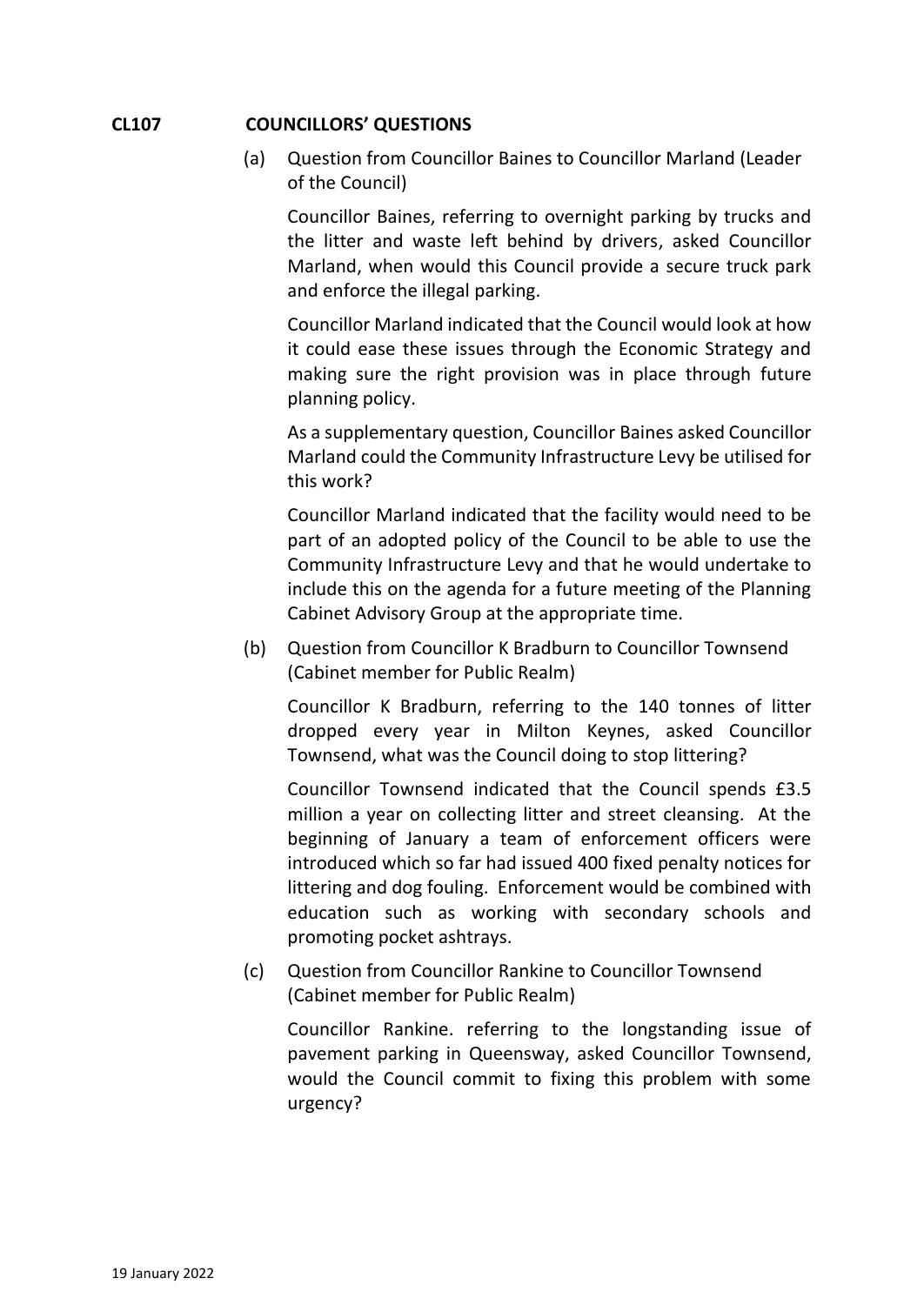Councillor Townsend indicated that officers had been sent to the area to assess options and meetings were planned to take place with the Parish and Town Council's to discuss potential resolutions.

As a supplementary question, Councillor Rankine asked Councillor Townsend, would the Council consider providing a formal reporting option for problem parking?

Councillor Townsend indicated that she would speak to officers to see if the complaints process for poor parking could be streamlined and in the meantime people could report issues with parking to their ward councillor or the Cabinet member directly.

(d) Question from Councillor Hume to Councillor Marland (Leader of the Council)

Councillor Hume, referring to a Conservative MP who had put his constituents above party politics and joined the Labour party, asked Councillor Marland, what would he say to any Conservative councillors who were worried about the direction of the party locally?

Councillor Marland indicated that as local councillors it was their job to focus on what residents wanted. As an administration they were focused on tackling child poverty, the impact of inflation, rising energy costs and personal tax. There was always room on their benches for progressive people to join them.

(e) Question from Councillor Hall to Councillor Marland (Leader of the Council)

Councillor Hall, referring to a question she had previously asked about the establishment of the new town heritage list, asked Councillor Marland, when will appointments to the list be made?

Councillor Marland indicated that while there had been a delay to the initial deadline, work on this was moving forward and discussions had been held with the MK Forum.

As a supplementary question, Councillor Hall asked Councillor Marland would the delays to this work affect the funding that had been received to support the project?

Councillor Marland indicated that he did not believe that the delay in this work would impact the funding of the project and the establishment of the list was imminent.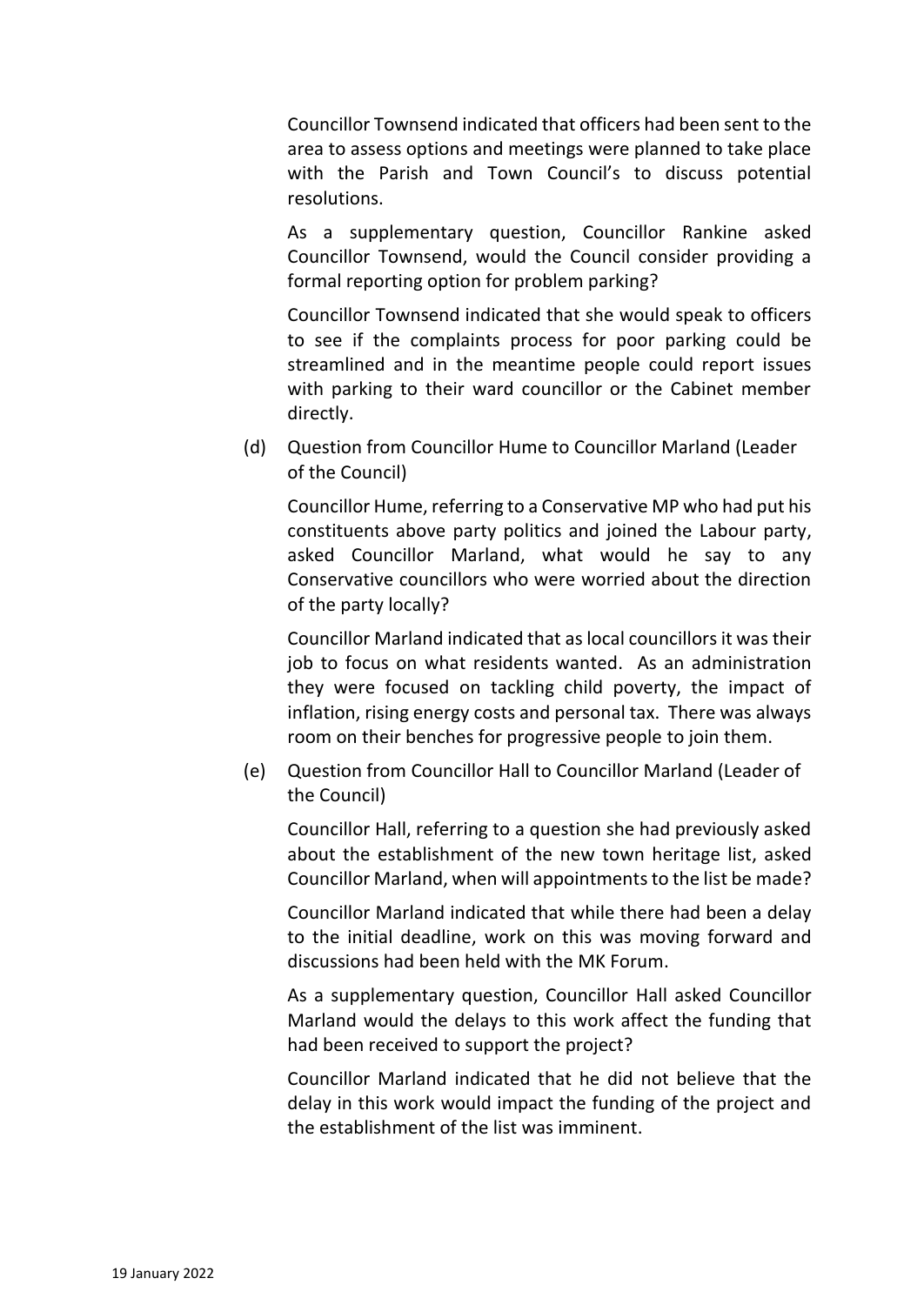(f) Question from Councillor Clarke to Councillor Middleton (Cabinet member for Resources)

Councillor Clarke, referring to the balanced budget and below inflation council tax rise, asked Councillor Middleton, could he let the Council know how the prudent use of reserves had helped the Council reach this position?

Councillor Middleton. indicated that the administration had been prudently using reserves and were using some this year to balance the budget. Reserves would be used in the coming years to provide infrastructure such as medical and community facilities and road infrastructure. Reserves were forecast to drop from £145 million in 2022 to £87 million in 2025.

(g) Question from Councillor Taylor to Councillor Marland (Leader of the Council)

Councillor Taylor, referring to the question he had previously asked Councillor Wilson-Marklew regarding the recent announcement that homeowners would need to insulate their properties to a minimum of Level C to get a mortgage, asked Councillor Marland, what plans the Council had to assist homeowners to insulate and improve their properties.

Councillor Marland indicated that he would ensure Councillor Taylor received a response by the end of the week.

(h) Question from Councillor Baume to Councillor R Bradburn (Cabinet member for Economy, Recovery & Renewal)

Councillor Baume, asked Councillor R Bradburn, could he provide an update on how the Council was supporting businesses since the impact of the omicron strain of covid-19.

Councillor R Bradburn indicated that since the start of the pandemic the Council had distributed 11,500 grants worth over £64.7 million and had an Economic Recovery plan in place worth over £3 million. There was a further £5.9 million funding for businesses that had not previously qualified for support and the Council was also working in partnership to provide support and training for small to medium businesses.

(i) Question from Councillor A Geary to Councillor Marland (Leader of the Council)

Councillor A Geary, referring to the fact that over the last two years members of the public have not been able to access the council building and have been actively discouraged from attending meetings in person, asked Councillor Marland, when would the civic offices return to a welcoming environment for members of the public.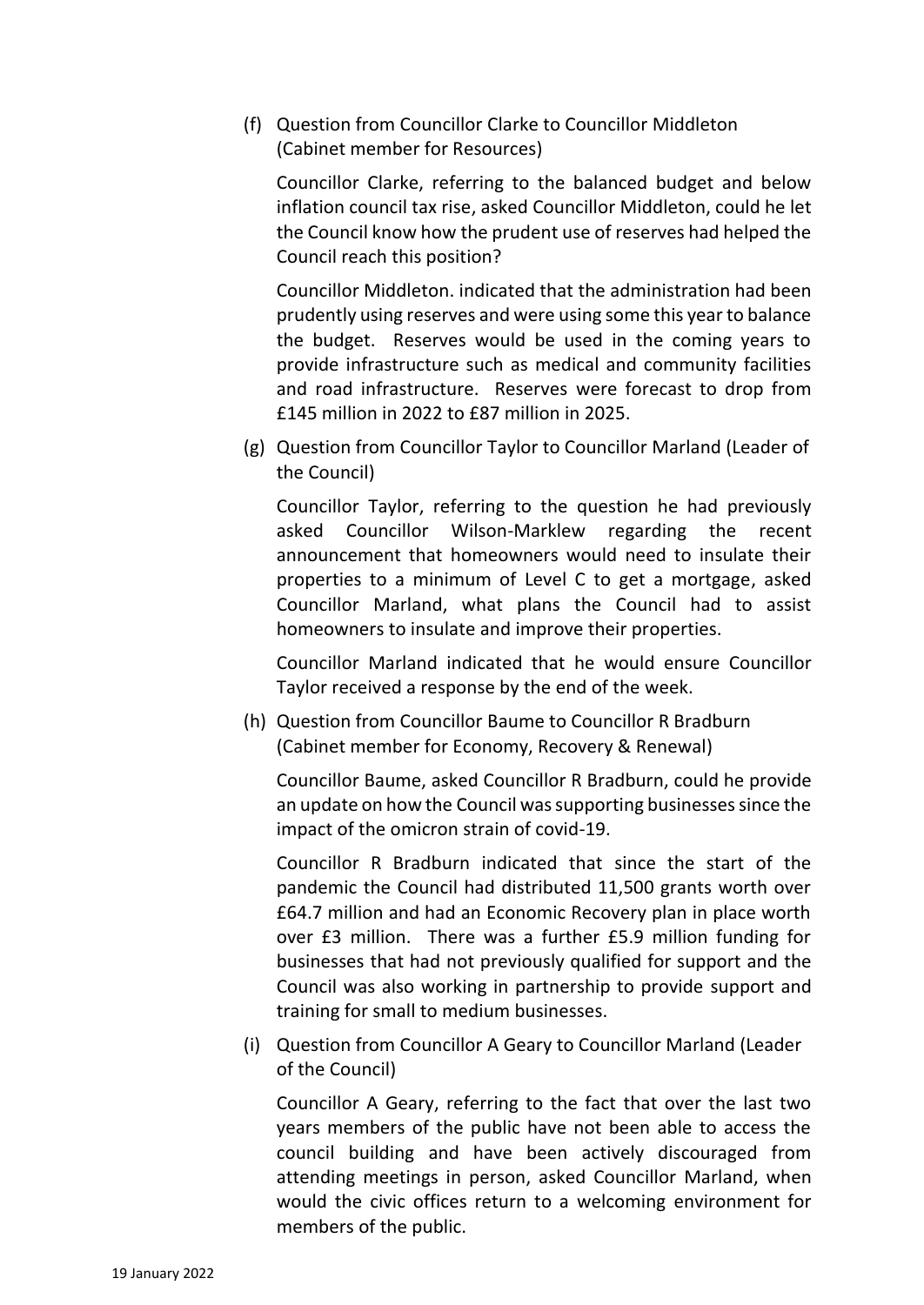Councillor Marland indicated that it was his understanding that no member of the public had been refused physical access to a meeting and they were given the option of attending online or in person. Hybrid meetings had increased public participation and this was good for democracy.

As a supplementary question, Councillor A Geary asked Councillor Marland as we look forward to the easing of restrictions and getting life back to normal, what was his thinking on getting life back to a more normal way or is what we see the new normal?

Councillor Marland indicated that he was not in a position to tell anyone what the new normal would be and he would make a judgement on how best to protect staff and members of the public and would take advice on this from the Director and Deputy Director of Public Health.

(j) Question from Councillor Hussain to Councillor Middleton (Cabinet member for Resources)

Councillor Hussain, referring to the £35 million project to regenerate Wolverton, asked Councillor Middleton, could he provide an update on the demolition of the Agora Centre.

Councillor Middleton indicated that the purchase had now been completed and the Council was the owner of the Agora and its environs. Councillor Middleton noted that it was disappointing that a private developer hadn't been successful in progressing a redevelopment project but that demolition would begin in the next few months and a planning application had been submitted for additional carparking adjacent to the site.

(k) Question from Councillor Raja to Councillor Marland (Leader of the Council)

Councillor Raja, referring to the number of MK Connect vehicles utilising the charging points for longer than required at MK Coachway asked Councillor Marland, if he could please provide an update as to what measures the Council was taking to alleviate the issue.

Councillor Marland indicated that the Council Transport Lead had raised this issue with the operator and they had informed their drivers not to utilise the charging points for longer than necessary and that if they continued to do so it would become a disciplinary matter.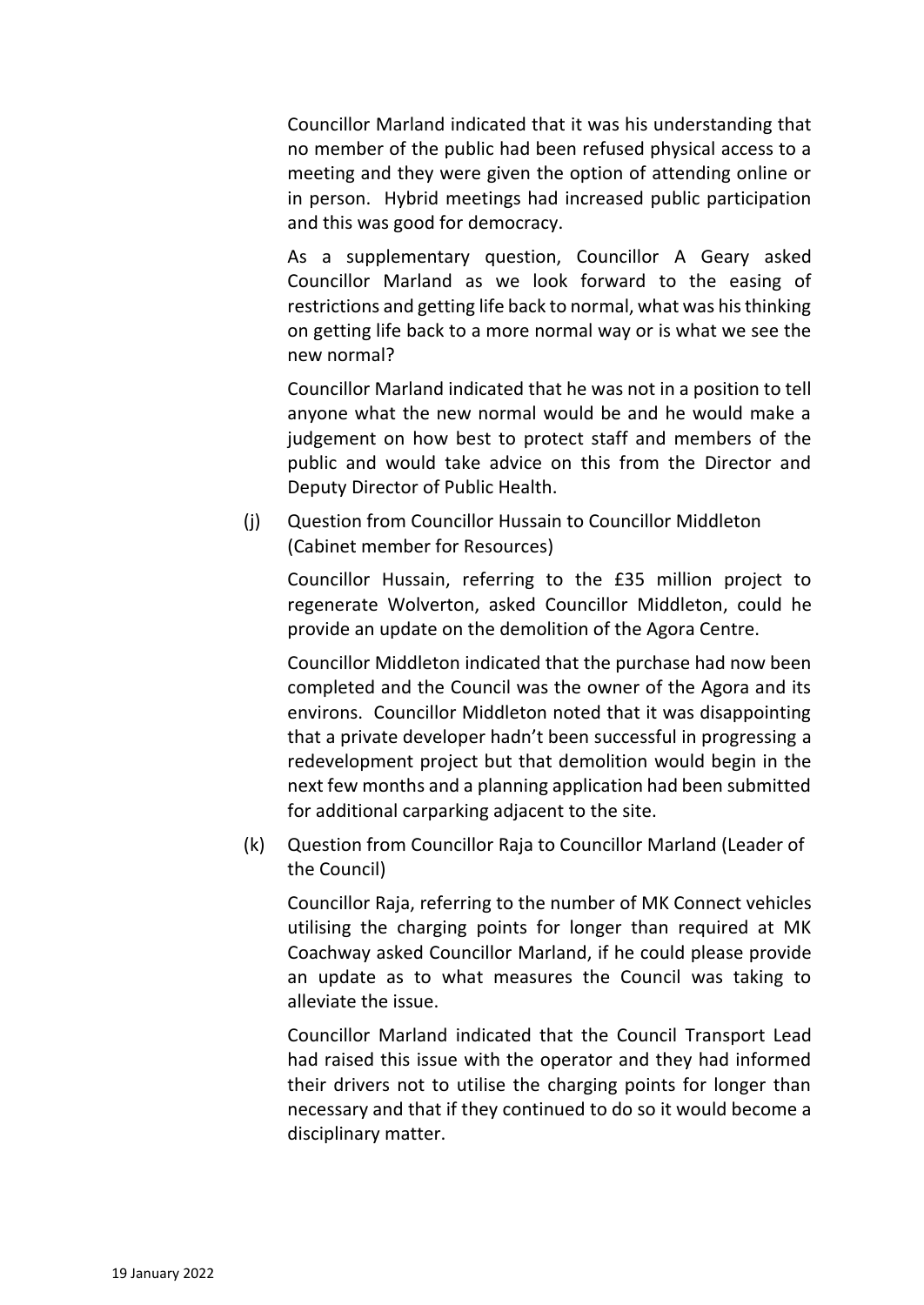As a supplementary question, Councillor Raja asked Councillor Marland how many operators does the Council have and how do they know when the vehicles need charging or are overstaying at a charging point?

Councillor Marland indicated that the Council works with one operator who is responsible for their workforce.

(l) Question from Councillor Minns to Councillor Townsend (Cabinet member for Public Realm)

Councillor Minns, referring to the introduction of the fly tipping action plan, asked Councillor Townsend, if she could provide an update on the fly tipping situation in Milton Keynes.

Councillor Townsend indicated that there were 267 incidences of fly tipping reported in December and this was the lowest monthly figure since 2018. The Council was keeping an eye on a number of hot spots including deploying CCTV to two of these sites. Residents were also providing good intelligence which was leading to prosecutions.

# **CL108 ASYLUM SEEKER ACCOMMODATION IN MILTON KEYNES**

Councillor Trendall moved the following motion which was seconded by Councillor R Bradburn:

- "1. That this council notes:
	- a) The United Kingdom has a responsibility to house those seeking asylum in the UK in accommodation, which is safe, and where those so housed are accorded dignity whilst a decision on their status is made.
	- b) That the Home Office has decided without consultation with the council or the local people, to place asylum seekers in accommodation in the former Woughton House Hotel, Woughton-on-the-Green, in Campbell Park & Old Woughton Ward.
- 2. That this council resolves that the Leader of the Council and Chief Executive, write to the Home Secretary and ask that they:
	- a) explain why this location (Woughton House Hotel), further from the coast than almost anywhere else in the UK, was selected;
	- b) explain why the Home Office contractor, Clearsprings, is asking for community volunteers to help with local transport when their director was paid £3.6m last year, and additionally shared in a £1.4m dividend bonus;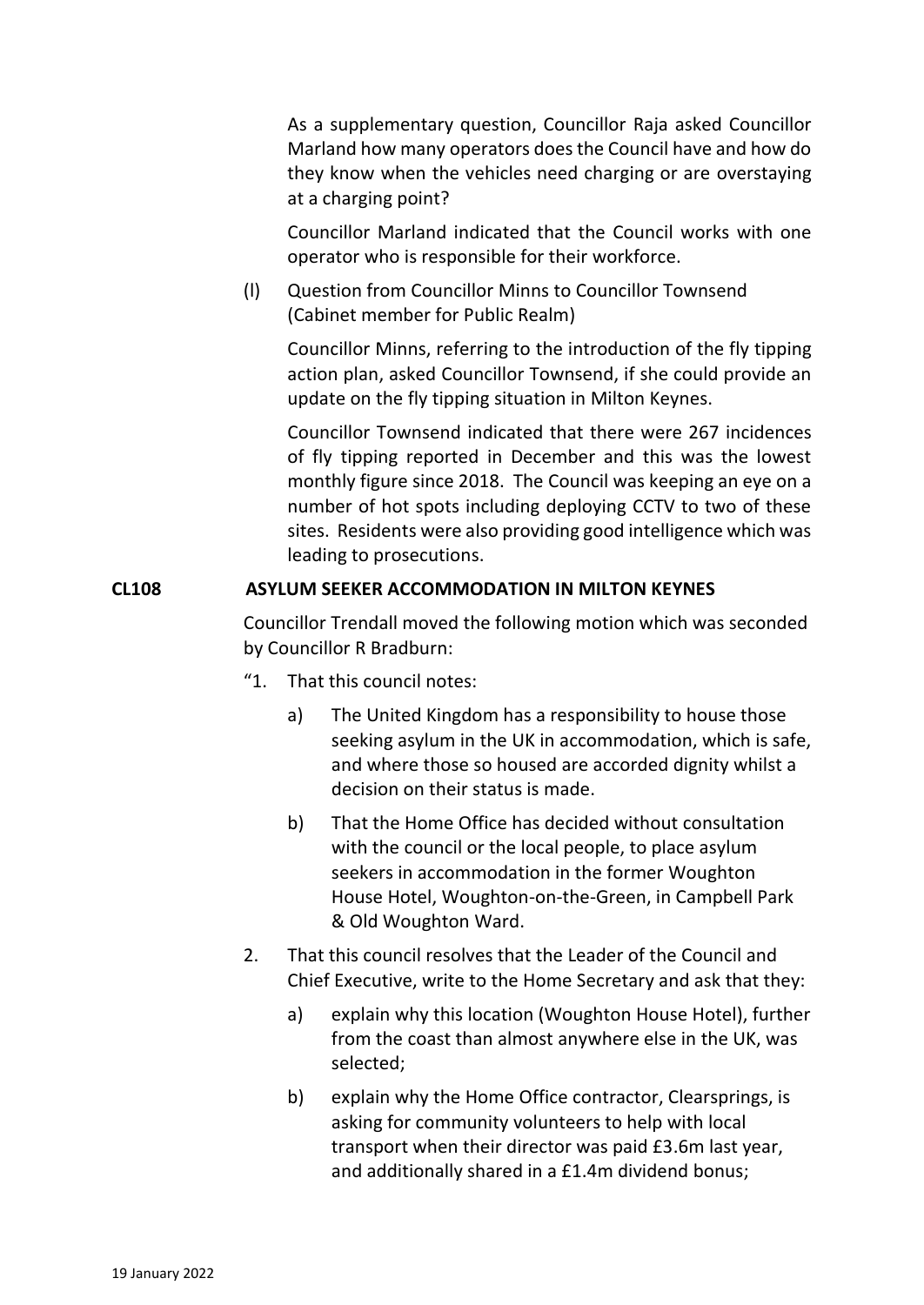- c) explain why Milton Keynes residents who wish to volunteer are being asked by Clearsprings to sign Non-Disclosure Agreements, and are being told it is a requirement of the Official Secrets Act;
- d) explain why it is the residents of Milton Keynes who are coming forward with clothing for the asylum seekers, and not the Home Offices' contractor, who is paid out of public funds;
- e) explain the Covid-19 vaccination status of the individuals, especially so as they will be allowed to 'come and go';
- f) engage with local faith group leaders to ensure that the asylum seekers are able to properly take part in their religious observances; and
- g) agree to allow unannounced visits by the three ward councillors and council officers, including but not limited to those working in Public Health, Environmental Health and Adult Social Care."

Councillor Walker moved the following amendment which was seconded by Councillor Jenkins

"1. That a new clause  $1(c)$  be added as follows:

'Recognises that Councillors' language on this sensitive issue can play an important role in reassuring communities and supporting asylum seekers.'

- 2. That the words 'further from the coast than almost anywhere else in the UK' be removed from clause 2(a)
- 3. That clause 2(d) is removed in its entirety and replaced with the following:

'Welcomes and praises the generosity of residents, charities, and other groups who have stepped up to support those who have been located at the hotel.'

- 4. That clause 2(e) is removed in its entirety.
- 5. That the words 'the three ward councillors and' are removed from clause 2(g)."

The amendment was not accepted.

Councillor A Geary moved the suspension of Council Procedure Rule 13.6 which was seconded by Councillor Trendall. This was carried by acclamation.

The meeting adjourned to see if agreement could be reached on the wording of a new amendment.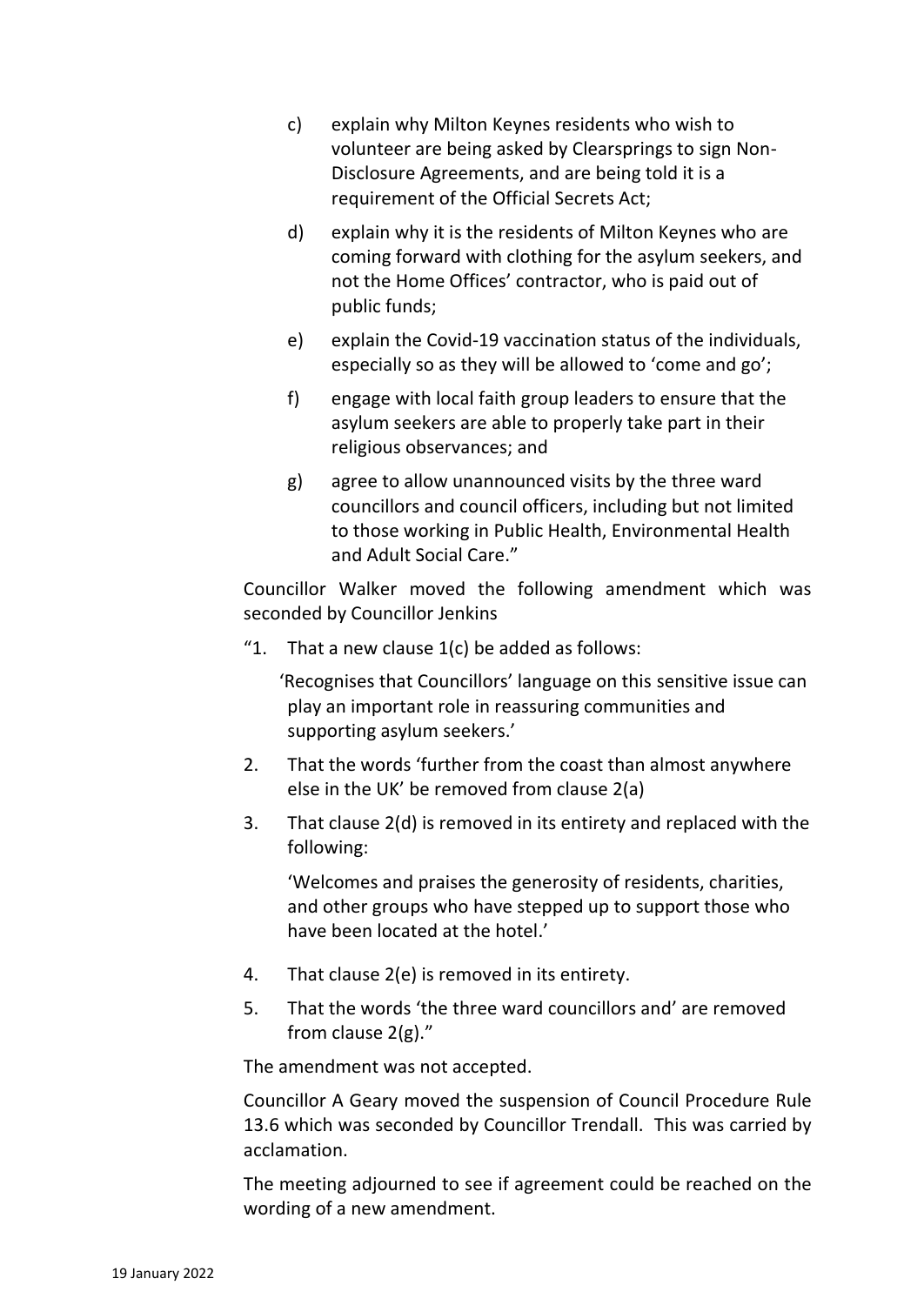Councillor Walker withdrew his original amendment and moved the following amendment which was seconded by Councillor Jenkins.

"1. That a new clause  $1(c)$  be added as follows:

'Recognises that Councillors' language on this sensitive issue can play an important role in reassuring communities and supporting asylum seekers.'

- 2. That the words 'further from the coast than almost anywhere else in the UK' be removed from clause 2(a)
- 3. That clause 2(d) is removed in its entirety and replaced with the following:

'Welcomes and praises the generosity of residents, charities, and other groups who have stepped up to support those who have been located at the hotel.'

4. That clause 2(e) is removed in its entirety and replaced with the following:

'As a priority, the refugees should be offered vaccinations, because no one is safe until everyone is safe;'

5. That the words 'the three ward councillors and' are removed from clause 2(g) and the words 'and full access to the three Ward Councillors' be added after 'Adult Social Care'."

The amendment was accepted.

The Motion was carried by acclamation.

RESOLVED –

- 1. That this Council notes that:
	- a) The United Kingdom has a responsibility to house those seeking asylum in the UK in accommodation, which is safe, and where those so housed are accorded dignity whilst a decision on their status is made.
	- b) That the Home Office has decided without consultation with the council or the local people, to place asylum seekers in accommodation in the former Woughton House Hotel, Woughton-on-the-Green, in Campbell Park & Old Woughton Ward.
	- c) Recognises that Councillors' language on this sensitive issue can play an important role in reassuring communities and supporting asylum seekers.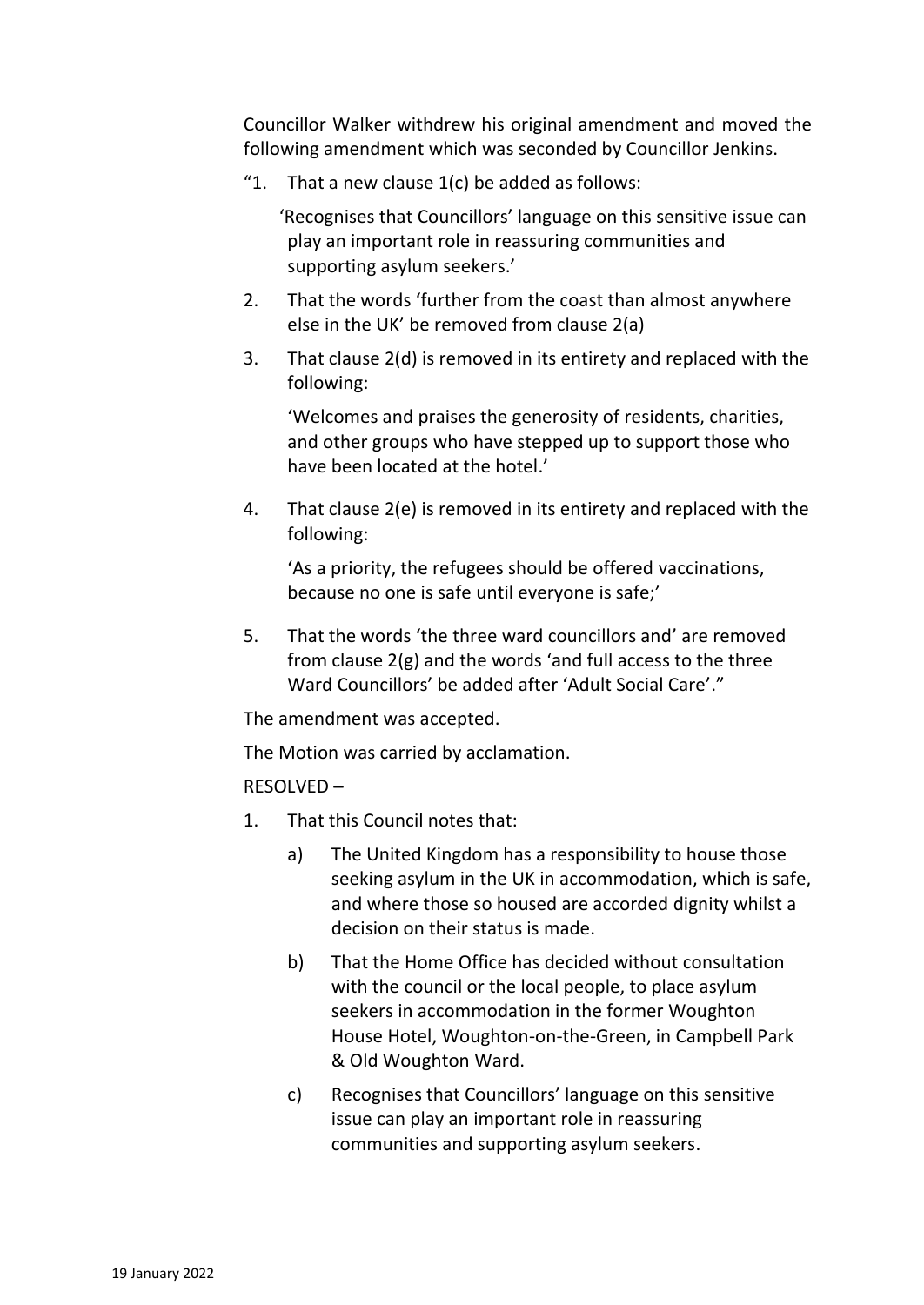- 2. That this council resolves that the Leader of the Council and Chief Executive, write to the Home Secretary and ask that they:
	- a) explain why this location (Woughton House Hotel) was selected;
	- b) explain why the Home Office contractor, Clearsprings, is asking for community volunteers to help with local transport when their director was paid £3.6m last year, and additionally shared in a £1.4m dividend bonus;
	- c) explain why Milton Keynes residents who wish to volunteer are being asked by Clearsprings to sign Non-Disclosure Agreements, and are being told it is a requirement of the Official Secrets Act;
	- d) praises the generosity of residents, charities, and other groups who have stepped up to support those who have been located at the hotel and seeks clarification from the Home Office contractor in relation to their role in the provision of clothing;
	- e) as a priority, the refugees should be offered vaccinations, because no one is safe, until everyone is safe;
	- f) engage with local faith group leaders to ensure that the asylum seekers are able to properly take part in their religious observances; and
	- g) agree to allow unannounced visits by council officers, including but not limited to those working in Public Health, Environmental Health and Adult Social Care and full access to the three Ward Councillors.

#### **CL109 GRID ROADS**

Councillor Taylor moved the following motion which was seconded by Councillor A Geary:

- "1. That this Council notes that:
	- a) Milton Keynes' road system is unique in the United Kingdom for its innovative use of the grid road system;
	- b) the grid road system, together with the redway network and underpasses, were a central part of the original new town plan;
	- c) the grid road system is a network of national speed limit, fully landscaped routes that form the top layer of the street hierarchy for both private and public transport in Milton Keynes;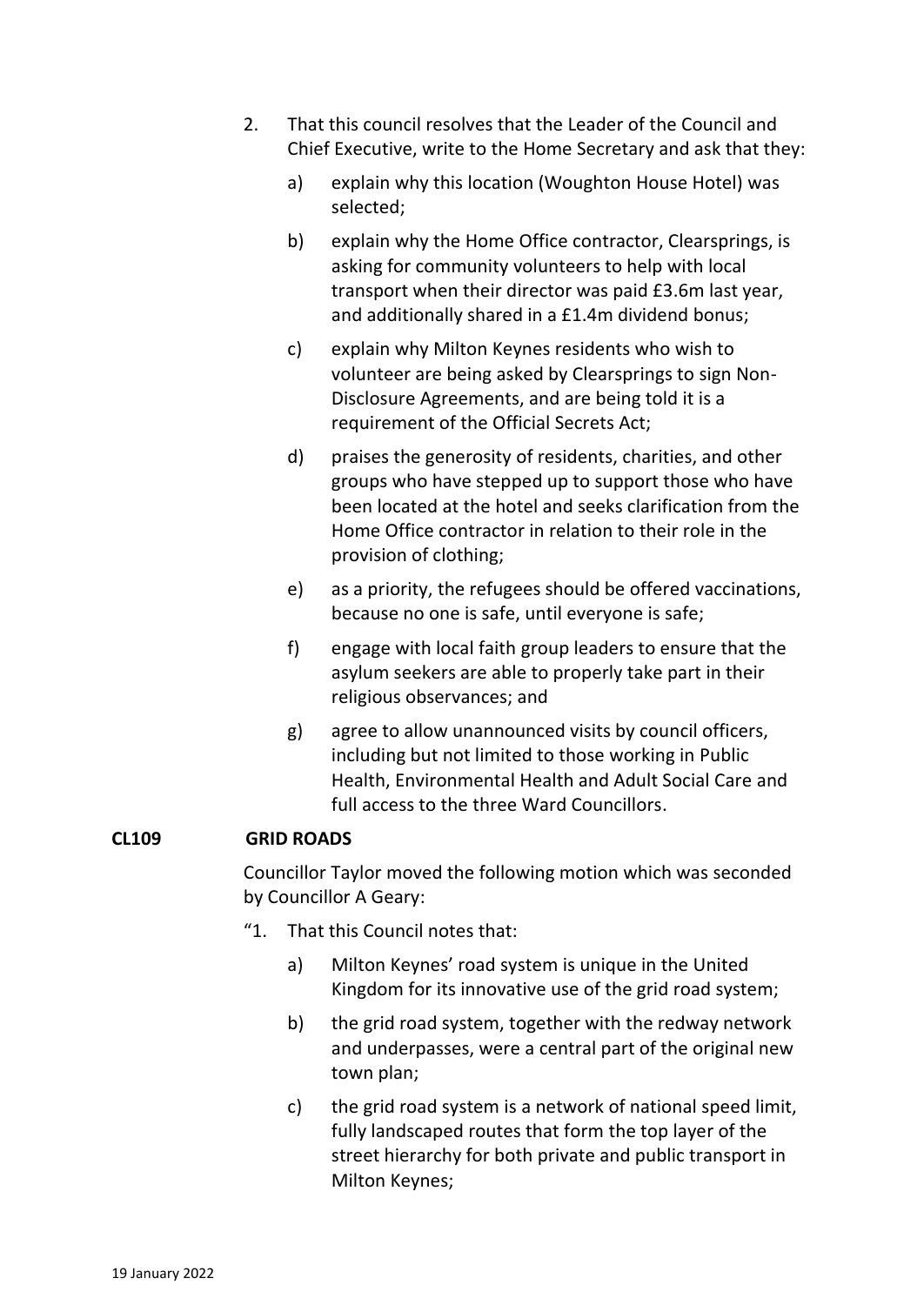- d) the system is unique because the grid roads run in between districts, rather than through them, allowing the facilitation of higher speed limits due to the absence of persons and buildings close to roads;
- e) a key principle of the grid road system includes grid junctions being linked by Milton Keynes' famous roundabouts, with over 130 in the borough;
- f) grid roads discourage traffic from travelling through housing areas, thereby reducing noise and other pollution in pedestrian zones;
- g) the success of the grid roads system has led to improved air quality as outlined in a 2019 report by researchers at the Birmingham Institute for Forest Research and Lancaster University's Environment Centre; and
- h) grid roads were designed to be and have become one of the unique selling points of Milton Keynes and continue to be the city areas greatest assets in allowing relatively free flowing traffic.
- 2. That this Council recognises that:
	- a) The grid road system and the original design principles of Milton Keynes are being eroded through developments such as:
		- i) Whitehouse
		- ii) V2 Extension Grange Farm
		- iii) SE MK
		- iv) MK:E
		- v) The city streets in Broughton & Brooklands
	- b) The future development of MK as documented in both Plan:MK and the MK 2050 plan are not fully considering the continuity of the grid road system, the redway network nor underpasses.
	- c) Due to the current development practises, we are at risk of losing the unique identity of MK and a design feature that is an asset to our economy and local way of life.
	- d) Infrastructure before expansion is a key principle in the growth and development of MK and grid roads play a crucial role in this.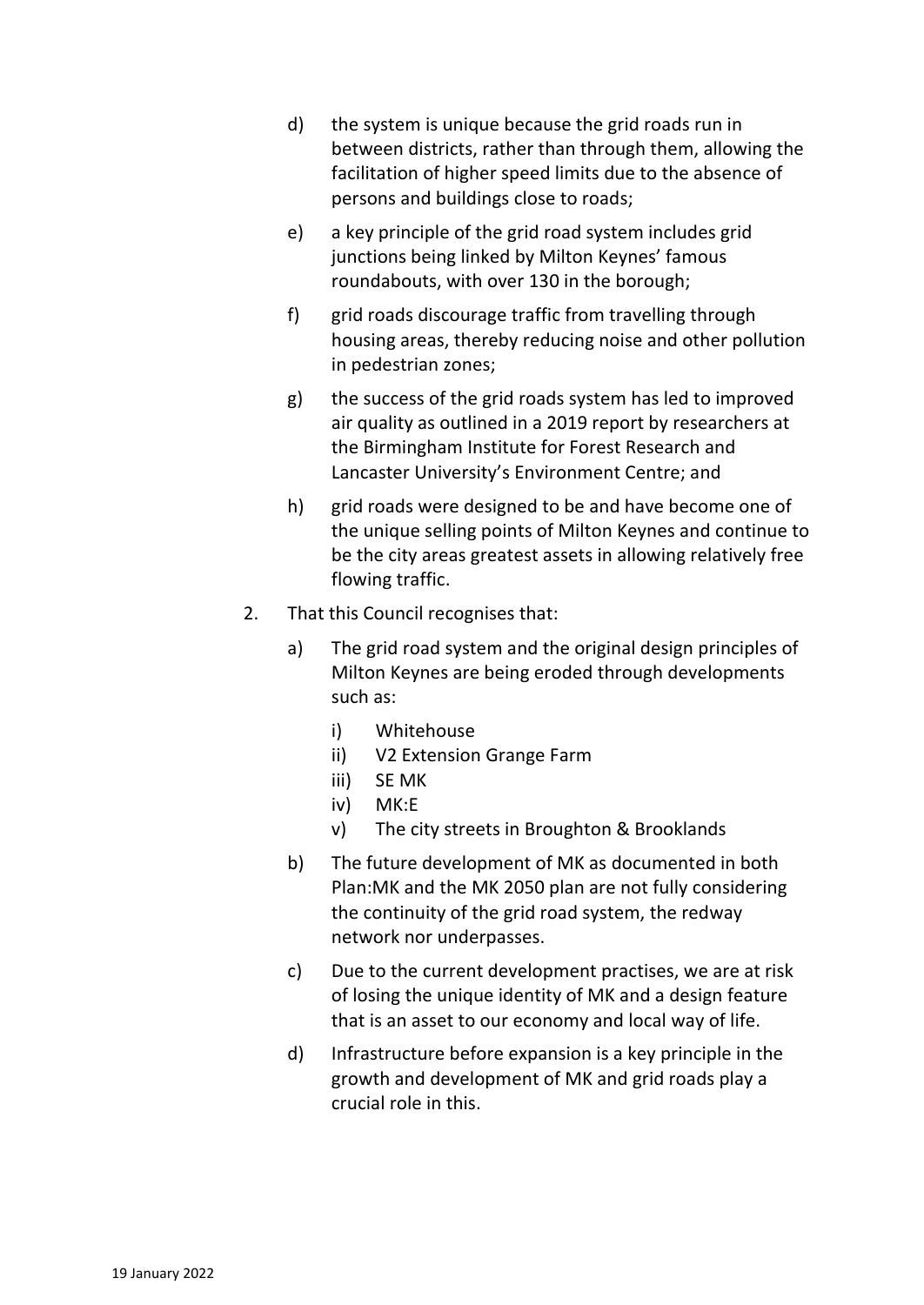- 3. That this Council resolves to:
	- a) Reaffirm its commitment to the original design principles of Milton Keynes, in so far as to the importance of the grid road system as a means of transport and fast inter connections across our city.
	- b) Request the Cabinet to initiate the creation of a specific Planning Grid Roads SPD. The SPD will provide advice to developers on how to incorporate grid roads into their designs and applications in order to ensure the safety of the residents of Milton Keynes by providing appropriate bridges or underpasses, instead of road level pedestrian crossings; and to support our environmental ambitions by requiring that all grid roads should remain isolated from the housing areas."

The Council heard from one member of the public during consideration of this item.

On being put to the vote the Motion was lost.

RESOLVED –

The Motion was lost.

#### **CL110 YOUTH MAYOR**

Councillor Montague moved the following motion which was seconded by Councillor Exon:

- "1. That this Council:
	- a) recognises the Milton Keynes Youth Cabinet and praises the work of the 36 members, who have most recently run excellent campaigns on public safety, votes at 16 and affordable activities in Milton Keynes; and
	- b) supports the principle of running elections as a way of engaging young people in democracy.
	- 2. That this Council notes that over 14,000 local young people voted in the Youth Cabinet elections in 2019.
- 3. That this Council resolves to:
	- a) encourage officers to support the development of the youth democracy agenda, for example by exploring with young people the possibility of creating the role of a Youth Mayor, who would be elected by the Youth Cabinet for a term of 1 year and would represent the young people of the city at civic events, including accompanying the Mayor of Milton Keynes to various engagements; and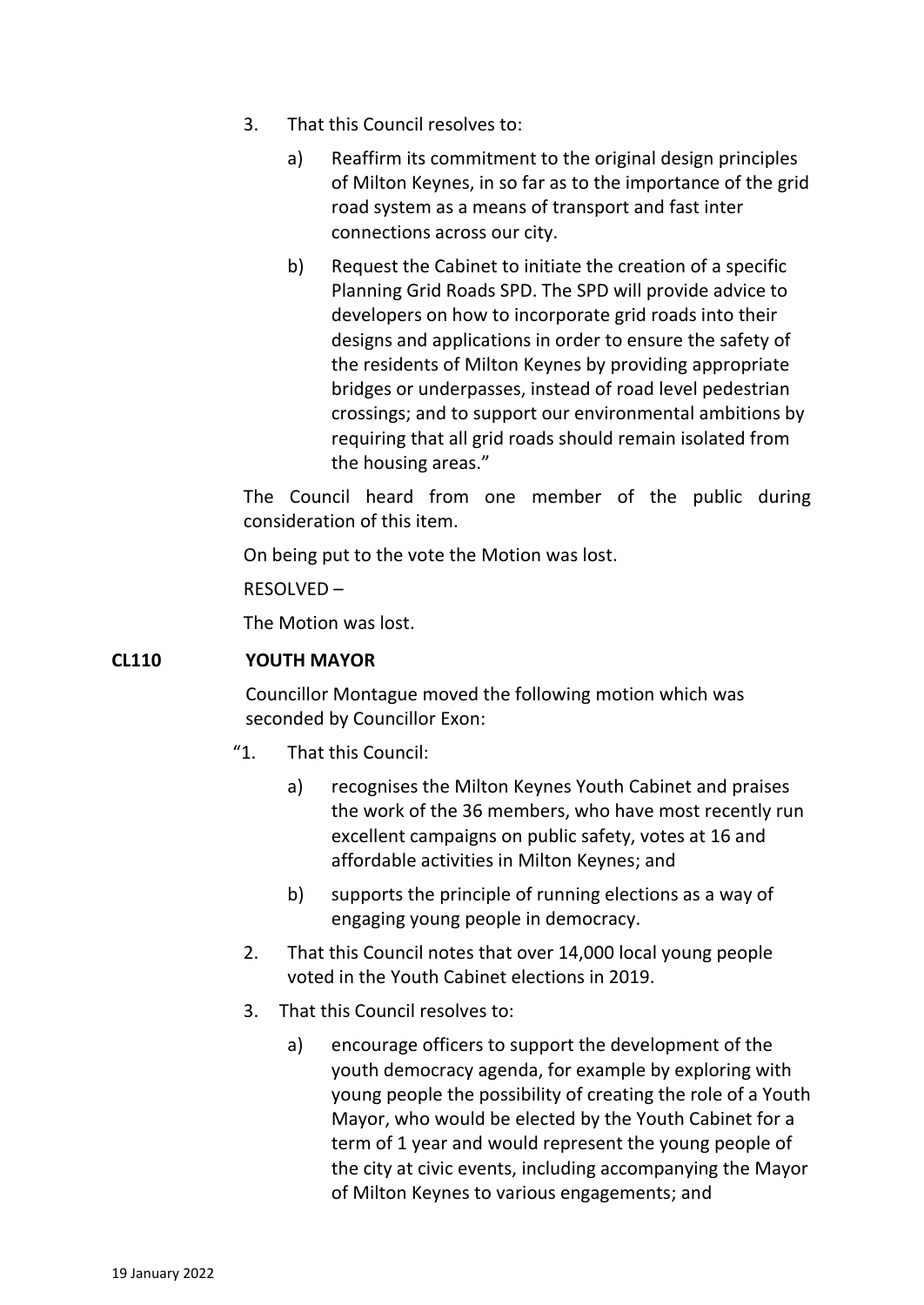b) explore the possibility of creating the role of Councillor Youth Democracy Champion."

The Council heard from four members of the public during consideration of this item.

The Motion was carried by acclamation.

# RESOLVED:

- 1. That this Council:
	- a) recognises the Milton Keynes Youth Cabinet and praises the work of the 36 members, who have most recently run excellent campaigns on public safety, votes at 16 and affordable activities in Milton Keynes; and
	- b) supports the principle of running elections as a way of engaging young people in democracy.
- 4. That this Council notes that over 14,000 local young people voted in the Youth Cabinet elections in 2019.
- 5. That this Council resolves to:
	- a) encourage officers to support the development of the youth democracy agenda, for example by exploring with young people the possibility of creating the role of a Youth Mayor, who would be elected by the Youth Cabinet for a term of 1 year and would represent the young people of the city at civic events, including accompanying the Mayor of Milton Keynes to various engagements; and
	- b) explore the possibility of creating the role of Councillor Youth Democracy Champion."

#### **CL111 SCHEME OF COUNCILLOR ALLOWANCES FOR 2022-23**

The Mayor moved the recommendations in the report which were seconded by Councillor Marland:

On being put to the vote the recommendations were declared carried by acclamation.

#### RESOLVED:

- 1. That the report of the Independent Remuneration Panel on Councillors' Allowances be received and noted.
- 2. That the Independent Remuneration Panel and its Clerk be thanked for its work.
- 3. That the revised Scheme of Councillors' Allowances, based on the report of the Independent Remuneration Panel on Councillors Allowances be adopted to take effect from 1 April 2022.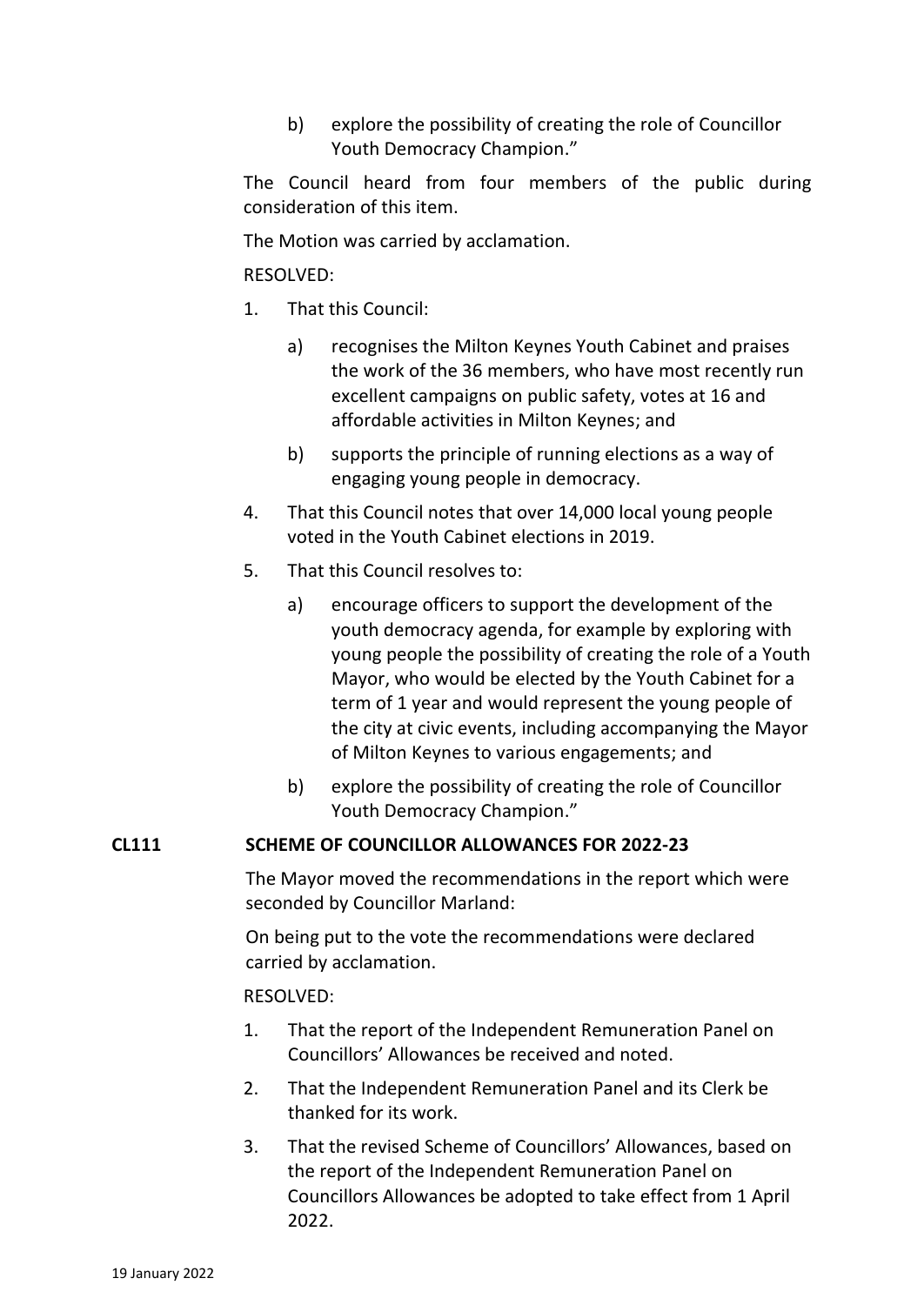- 4. That in respect of parental leave for Councillors, the following be agreed:
	- a) the Parental Leave Policy for Councillors; and
	- b) where Councillors take qualifying parental leave in accordance with the Policy, the period of such parental leave ('the Period') shall be treated as a good reason for the Councillor failing to attend any meeting or meetings during the Period for the purposes of section 85(1) of the Local Government Act 1972.
- 4. That authority be delegated to the Director of Law and Governance to make minor typographical and consequential amendments to the Scheme of Councillors' Allowances and the Parental Leave Policy for Councillors.
- 5. That the Independent Remuneration Panel report on allowances for members of Parish and Town Councils, be noted.

### **CL112 APPOINTMENT OF CO-OPTEES TO THE AUDIT AND STANDARDS COMMITTEES**

The Mayor moved the recommendation which was seconded by Councillor Marland:

"1. That the individuals set out in Annex A, be Co-opted to the Audit, and Standards Committees of Milton Keynes Council, from 1 February 2022, for a period of 4 years from 1 February 2022."

On being put to the vote the recommendation was declared carried by acclamation.

#### RESOLVED:

That the individuals set out in the report, be Co-opted to the Audit, and Standards Committees of Milton Keynes Council, from 1 February 2022, for a period of 4 years from 1 February 2022.

#### **CL113 UPDATE TO FINANCIAL REGULATIONS**

The Mayor moved the following recommendation which was seconded by Councillor Marland:

"That the minor changes proposed to the Council's Financial Regulations be agreed."

On being put to the vote the recommendation was declared carried by acclamation.

#### RESOLVED:

That the minor changes proposed to the Council's Financial Regulations be agreed.